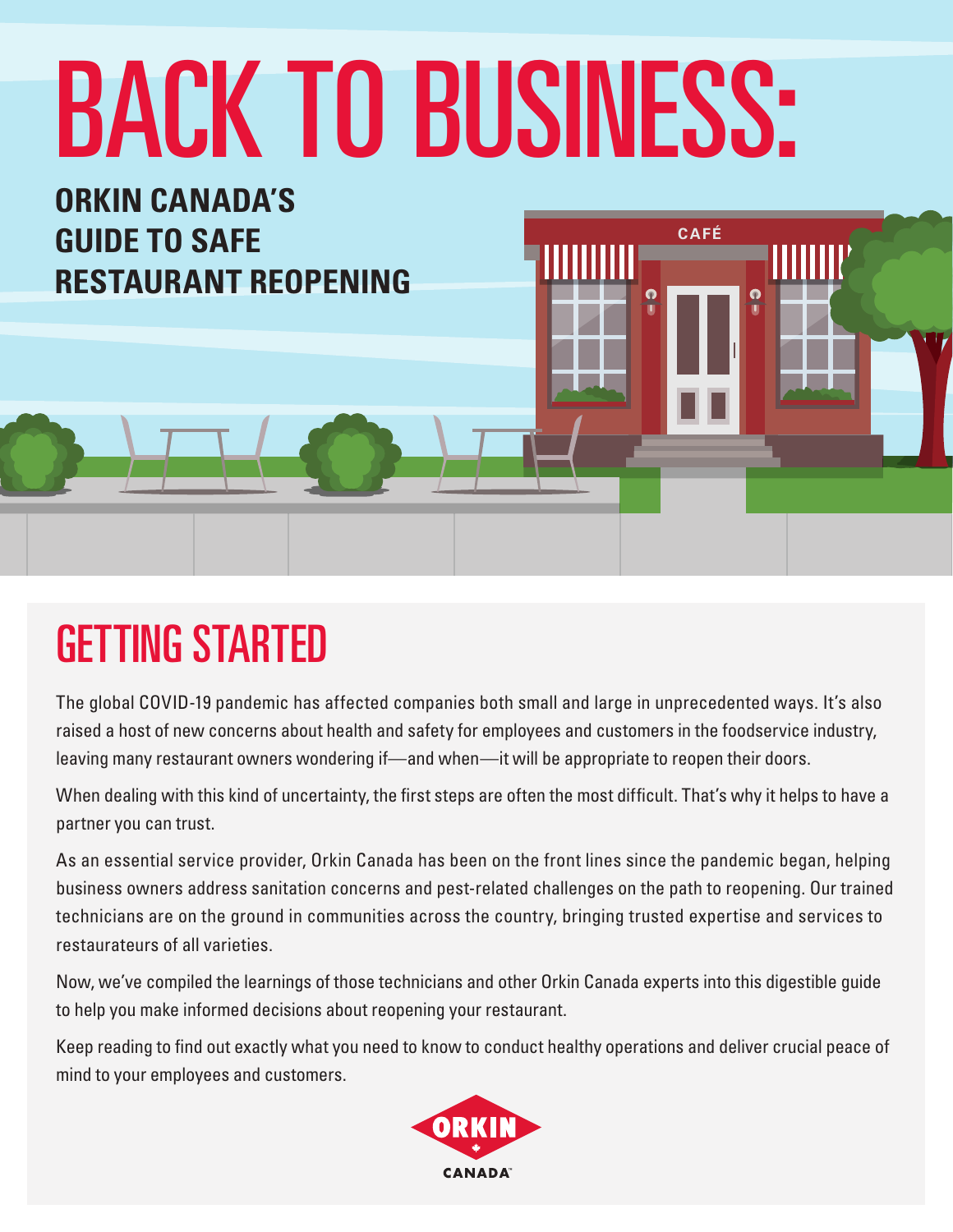## PEST MANAGEMENT CHECKLIST

Pests never rest—even during a pandemic. In fact, they'll be even more active without the daily routines of occupancy, which means an infestation could occur even faster. Pests like rodents, cockroaches and flies carry a wide range of pathogens, and while it's not proven that they can spread COVID-19, the risks of virus and bacteria transmission still remain.

So, whether your operations have been partially or fully shut down, or you've been operating normally but without the support of your vendor partners, you'll want to make pest management one of your first concerns upon return.

Fortunately, there are a few actions you can take to help restore your pest management program to full capacity. Use this checklist to spot-check key areas of your restaurant:



Look for any areas of overgrown trees or shrubbery touching the building, as well as large cracks or gaps in the building's façade. Cut back any overgrown bushes or vines around the building that can attract pests.



#### OFFICE SPACES & LOCKERS:

Ask employees or tenants to look through desks, lockers and other personal drawers for food left behind and any evidence of pests or pest damage.



Check for any signs of pest activity surrounding drains. If P-traps in floor drains have dried out during the shutdown, pour at least a quart of water down floor drains to refill them.



#### DRAINS **TRASH RECEPTACLES**

Inspect all trash cans and outdoor receptacles to ensure they were emptied. If not, bag and seal the contents and remove. Arrange for trash pickup if previously put on hold or if garbage has accumulated.



Spot-check plumbing to ensure no leaks have occurred. Assess the roof to make sure air conditioning units are not leaking or delivering excess condensation. Check rooftop ventilation systems to ensure proper screening and no holes or gaps which can allow for pest entry.



#### KITCHEN & BREAK AREAS:

 Moving slowly, scan these areas with lights off using a flashlight to look for any pest activity such as ants, rodent droppings, cockroaches and beetles. Check for any food items that were left behind by staff as mold attracts fungus beetles, plaster beetles and fungi feeding grain beetles.